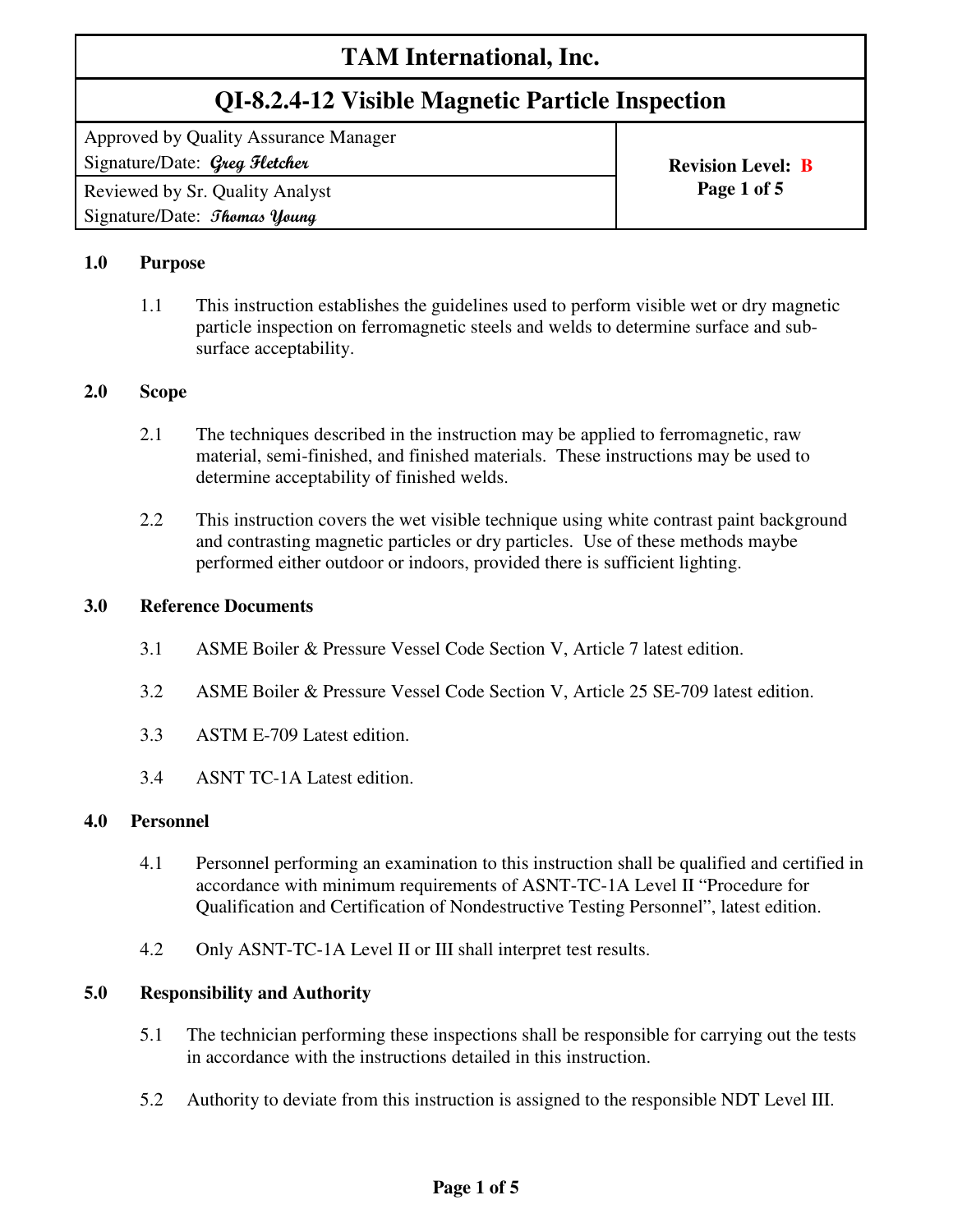| QI-8.2.4-12 Visible Magnetic Particle Inspection | <b>Revision: B</b> |
|--------------------------------------------------|--------------------|

5.3 This instruction and all revisions shall be reviewed and approved by the Engineering Manager or designee.

### **6.0 Current Types**

- 6.1 Alternating Current (AC) shall be used to find discontinuities open to the surface.
- 6.2 Direct Current (DC) shall be used when both surface and subsurface discontinuities require detection.

#### **7.0 Equipment and Materials**

- 7.1 Electromagnetic yokes with fixed or articulating legs shall be used. The yokes shall be calibrated at least annually and capable of the following:
	- 7.1.1 AC yokes shall have a lifting force of at least 10 lbs. At the maximum pole spacing they will be used.
	- 7.1.2 DC yokes shall have a lifting force of at least 30 lbs. At the maximum pole spacing, they will be used.
	- 7.1.3 At any time it is determined that the yokes cannot meet the above requirements or malfunctioned is suspected, repairs shall be make. Upon successful completion of repairs, recalibration shall be performed.
- 7.2 Magnetic Particle field indicator (pie gauge or control strip).
- 7.3 A Gauss Meter, calibrated at least annually and after repair or any time, a malfunction is suspected.
- 7.4 Light meter capable of measuring visible light intensity in foot-candles. This meter shall be calibrated every six months per NIST standards or equipment.
- 7.5 All calibrations shall be performed with equipment traceable to NIST standards.
- 7.6 Magna Flux WCP-81 Contrast Aid Paint or equivalent may be used to enhance visibility.
- 7.7 Magna Flux MPI-80 Pre-mixed Wet visible magnetic particles or equivalent shall be used for wet or Magna Flux "Red" Powder or equivalent for dry applications.
	- 7.7.1 Manufacturer certification of concentration shall be accepted when pre-mixed solutions are used.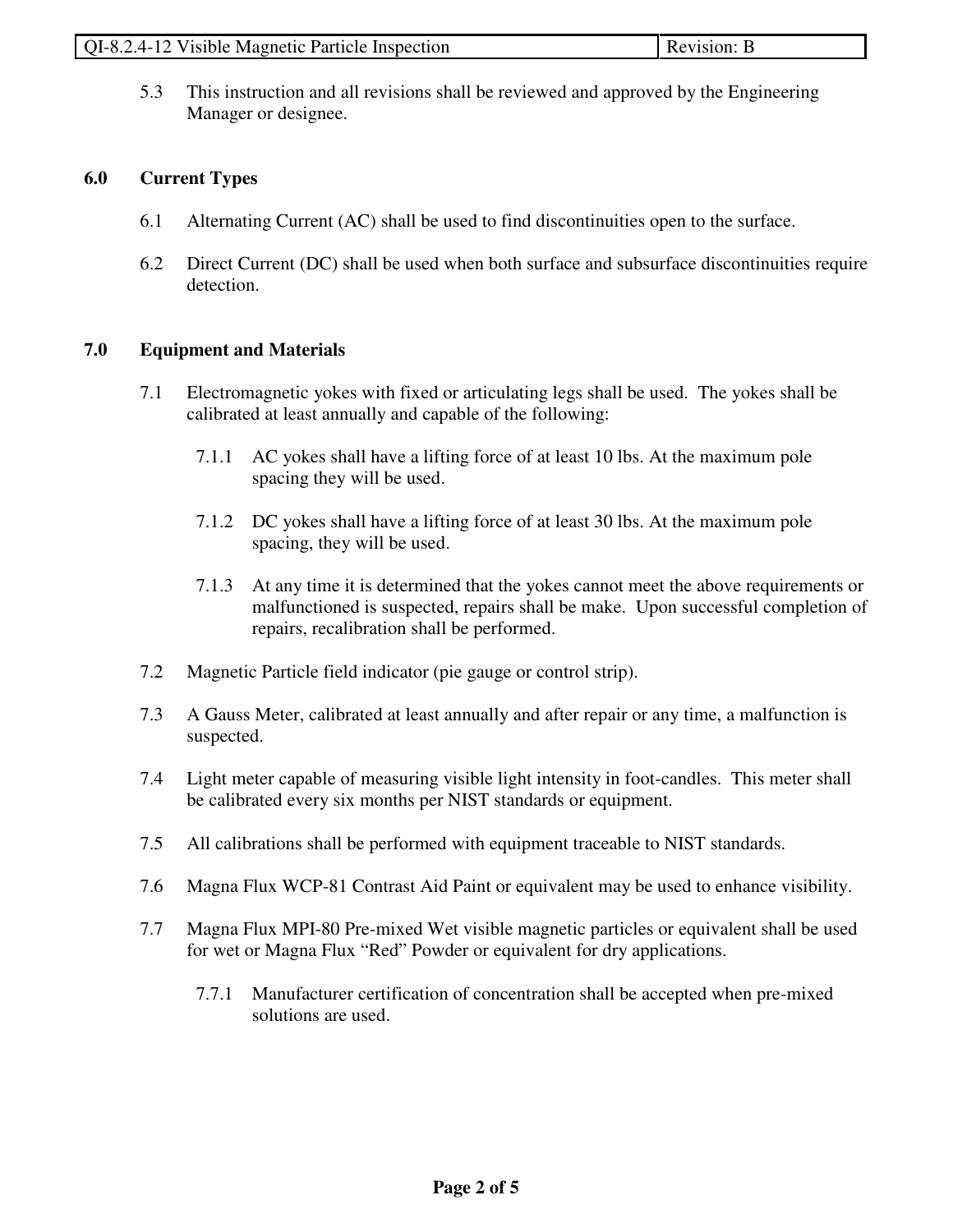| QI-8.2.4-12 Visible Magnetic Particle Inspection | Revision: B |
|--------------------------------------------------|-------------|

7.7.2 If a check of the concentration is requested it shall be checked by settling volume measurements using an ASTM pear-shaped centrifuge tube. After agitating the solution for 30 minutes, pour 100 ml into the centrifuge tube and allow settling for approximately 60 minutes. The settling volume of particles shall be between 1.2 and 2.4 ml per 100 ml.

### **8.0 Surface preparation**

- 8.1 The examination surface shall include the area of interest plus at least one-inch (1") adjacent surface. The area of interest shall be clean, dry, and free of contaminants such as oil, grease, rust, loose scale, paint and weld splatter, etc.
- 8.2 Cleaning of the test surface may be accomplished by using detergents, organic solvents, grinding, or sand blasting, if needed.

# **9.0 Magnetization Techniques**

- 9.1 All examinations shall be conducted with sufficient overlap to assure 100% coverage of the examination area.
- 9.2 At least two separate examinations shall be performed on each area with magnetic fields approximately perpendicular (90 degrees) to each other. The following technique shall be used.
	- 9.3.1 Yoke technique
		- 9.3.1.1 For the yoke technique, magnetization is accomplished by positioning the legs of the yoke over the area being inspected and energizing in the yoke. The yoke is then positioned with the legs approximately perpendicular to the first position.
		- 9.3.1.2 AC yokes having fixed current with no adjustment field strength are considered adequate when the required 10-pound weight can be lifted.
		- 9.3.1.3 DC yokes may have current adjustment. This adjustment shall be set at the level required to lift the 50-pound weight.

# **10.0 Inspections Area Lighting**

10.1 The examination shall be performed under visible light of not less then 100 foot-candles intensity as measured per paragraph 7.4.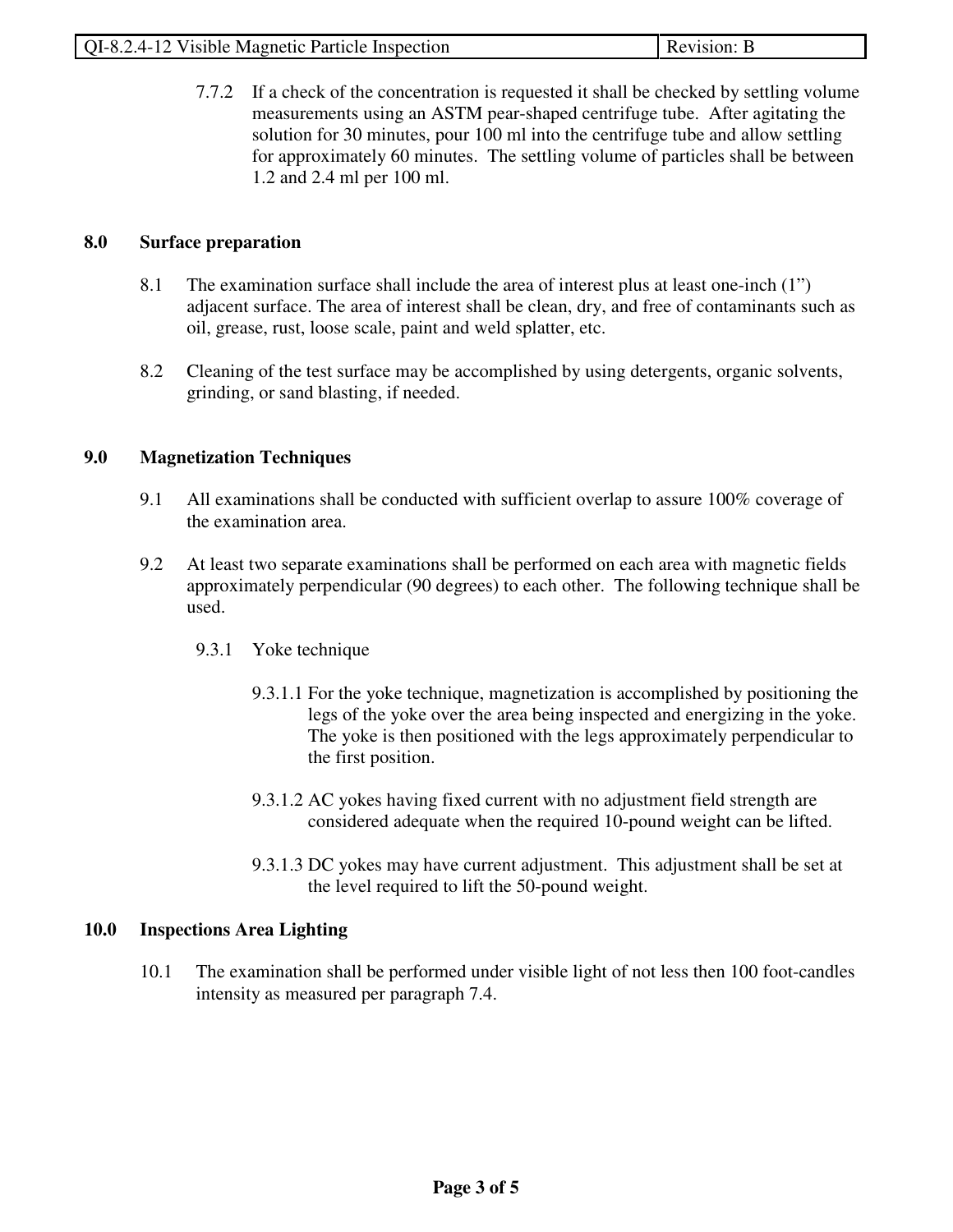### **11.0 Particle Application**

- 11.1 Prior to magnetizing and particle application the area to be inspected may be coated with white contrasting background paint. A thin even layer shall be sprayed on the part and allowed to dry.
- 11.2 The magnetizing force shall be applied continuously during particle application.
- 11.3 The particles shall be applied on the examination area while continuous magnetization is applied. Proper sequencing of operation (part magnetization and timing of bath application) is essential of the indication, and may require formation and retention, multiple current shots to be applied. The last shot should be applied after the particle spray has been stopped and while the particle bath is still on the part. Care shall be taken to prevent excessive application over critical surfaces and to cease application of the suspension prior to removing the magnetizing force.

#### **12.0 Evaluation of indications**

- 12.1 The evaluation of indications shall be performed under visible light as noted in paragraph 7.4.
- 12.2 Relevant indications are defined as indications with a length greater than 1/6" either linear or rounded. Indications determined to be relevant shall be further evaluated to determine if they are rejectable or acceptable.
- 12.3 Discontinuities shall be evaluated per the acceptance standard of the referencing code section and/or manufacturer's specification, procedure or engineering prints. If no acceptance criteria is specified the default shall be as follows:
	- No cracks or non-fusion
	- No single indication greater than 1/8" linear or rounded
	- No more than 6 relevant indications with a 1/16" or less separation in a 1" distance in any direction.
- 12.4 Discontinuities on or near the surface are indicated by retention of the particles. However, localized surface irregularities due to machining marks or other surface conditions may produce false indications.
- 12.5 Broad areas of particle accumulation and false indications that could mask true discontinuities shall be conditioned and re-examined to the extent necessary to make proper evaluation.

#### **13.0 Post Cleaning and Demagnetization**

13.1 Post cleaning of parts will be done to the extent required by the client. Post cleaning may be done with the same techniques as pre-cleaning.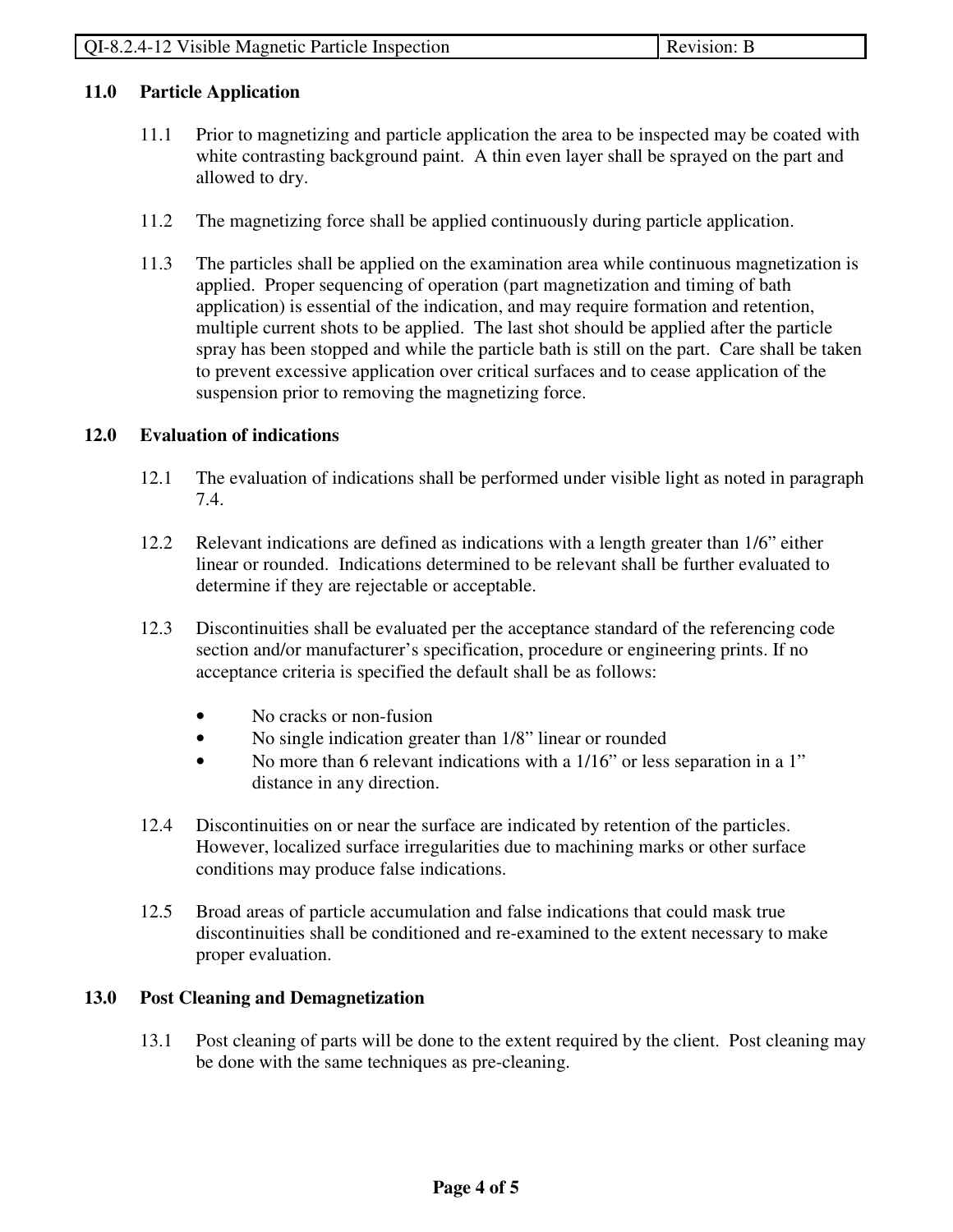| QI-8.2.4-12 Visible Magnetic Particle Inspection | Revision: B |
|--------------------------------------------------|-------------|

13.2 If required, demagnetization will be preformed when required by the client. If required the residual field shall be reduced to 3 gauss or less by any suitable demagnetization technique.

#### **14.0 Reports**

- 14.1 A Magnetic Particle Test Report for all inspections preformed is required.
- 14.2 The following information as a minimum shall be recorded on the report in addition to information the client may require:
	- \* Customer Name
	- \* Purchase order number
	- \* Date of inspection
	- \* Inspection procedure number and revision
	- \* Referencing code section or specification for acceptance criteria
	- \* Part description
	- \* Work order number (if provided)
	- \* Part number (if provided)
	- \* Serial number (if provided)
	- \* Heat number (if provided)
	- \* Quantity of parts inspected
	- \* Areas of parts inspected
	- \* Magnetizing equipment used including Manufacturer, Model Serial number Calibration date.
	- \* Magnetic Techniques (s) including amperes and current type.
	- \* Magnetic Particles used including brand name, batch number and concentration level.
	- \* Name, Certification level and signature of technician performing inspection.
	- \* Result of examination (acceptable/unacceptable) if recordable indications are detected, give their locations, orientation and length. Sketches shall be used if needed to clarify locations.